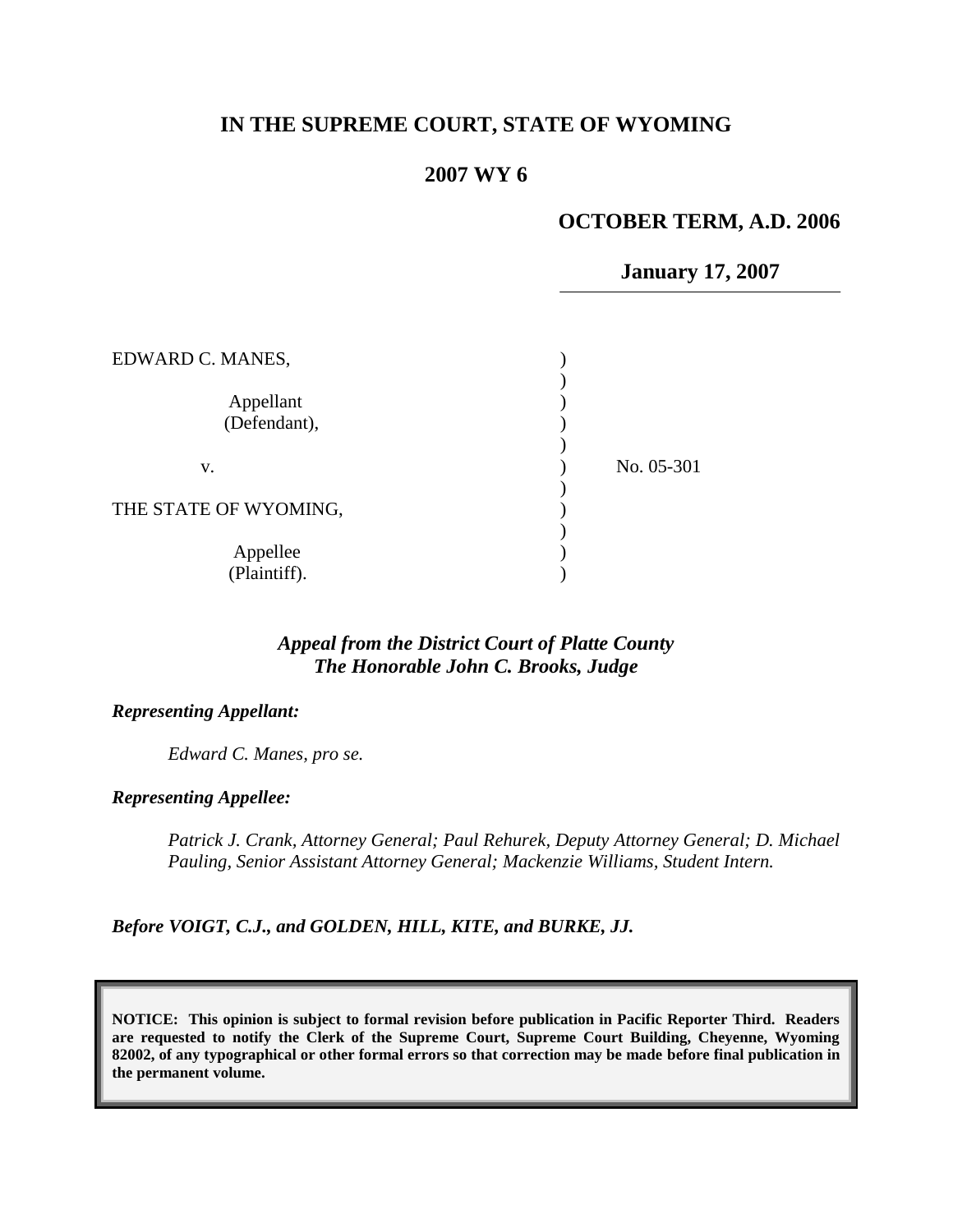#### **BURKE, Justice.**

 $\overline{a}$ 

[¶1] Edward Manes appeals an order denying correction of his criminal sentence. He contends the district court did not correctly apply his presentence incarceration credit to concurrently running sentences imposed in two separate cases. We affirm.

### *ISSUE*

[¶2] Did the district court err in refusing to correct Mr. Manes' sentence?

### *FACTS*

[¶3] On September 6, 2001, Mr. Manes was arrested for delivery of marijuana and methamphetamine ("drug case"). Five days later, Mr. Manes was released on bond. On October 23, 2001, the Division of Criminal Investigation ("DCI") executed a search warrant on Mr. Manes' residence and found two explosive blasting caps.<sup>1</sup> Mr. Manes was charged with solicitation of first-degree murder, a felony in violation of Wyo. Stat. Ann. § 6-1-302 and Wyo. Stat. Ann. § 6-2-101, and possession, manufacture, transportation and sale of explosives, a felony in violation of Wyo. Stat. Ann. § 6-3- 111(b), ("explosives case").

[¶4] On January 15, 2002, Mr. Manes pled guilty to two counts in the drug case. He was confined, pending sentencing, until March 19, 2002. He received prison terms of six to ten years for the marijuana conviction and three to ten years for the methamphetamine conviction. The district court granted sixty-nine days of presentence incarceration credit. The credit included five days for the initial period of incarceration between September 6, 2001 and September 11, 2001, and sixty-four days for the period between his guilty plea, January 15, 2002, and his sentencing hearing, March 19, 2002. On appeal, we affirmed those sentences. *See Manes v. State*, 2004 WY 70, 92 P.3d 289 (Wyo. 2004). Subsequently, the district court reduced the sentence for the methamphetamine conviction to a ten year term of probation to run consecutive with the six to ten year sentence for the marijuana conviction.

<sup>&</sup>lt;sup>1</sup> The issuance of the search warrant stemmed from a DCI investigation into Mr. Manes' alleged effort to arrange the assassination of a third party witness and informant against Mr. Manes in the drug case. Mr. Manes expressed such intentions to his cellmate after he was arrested in the drug case. Subsequently, the cellmate became a confidential informant for DCI. DCI monitored additional conversations between the informant and Mr. Manes. Based on these conversations, DCI sought and received a search warrant for Mr. Manes' residence.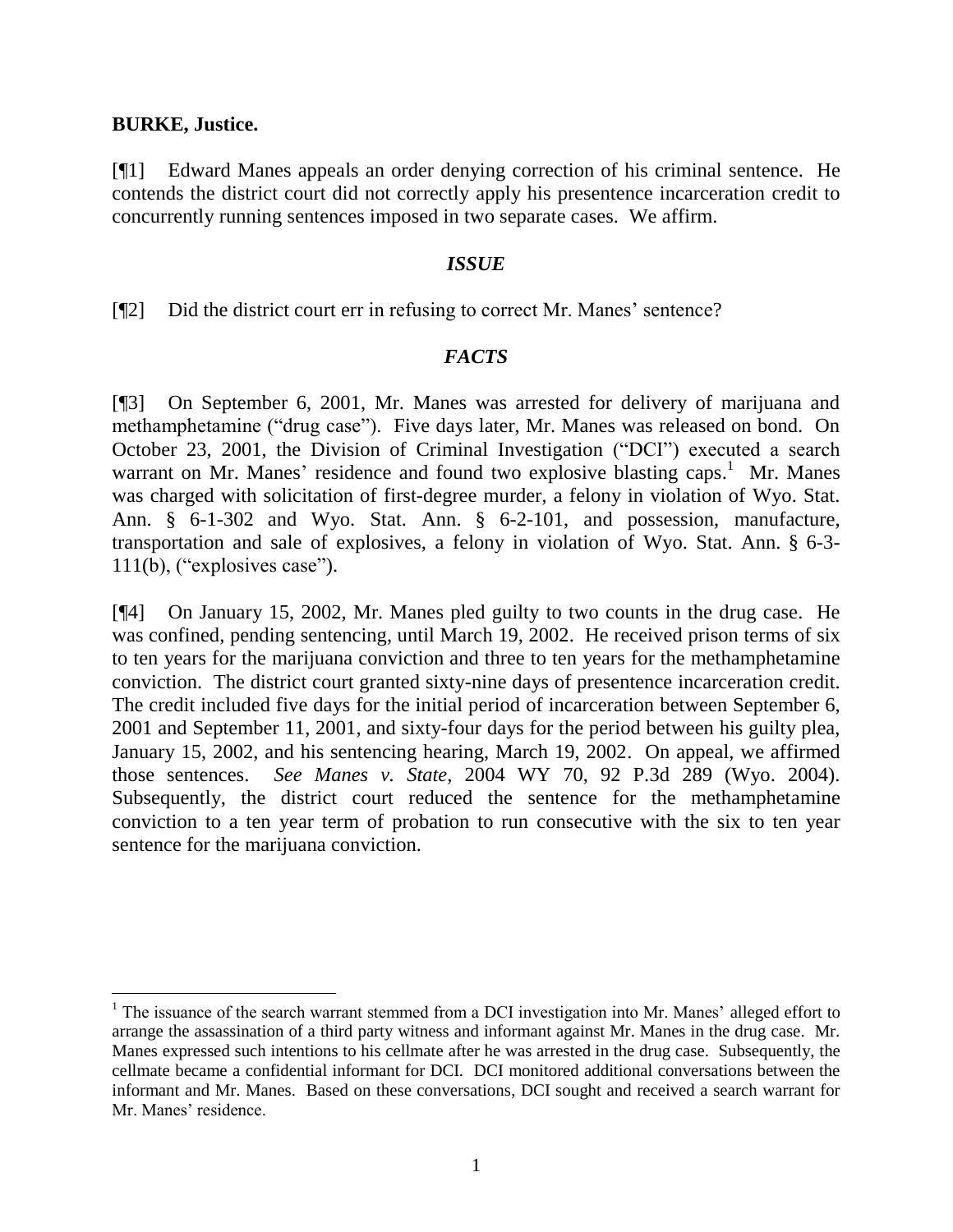[¶5] A jury trial was held in July 2002, in the explosives case. The jury found Mr. Manes guilty of the explosives charge.<sup>2</sup> He was sentenced to two to four years. The sentence was ordered to be served consecutive to the sentences imposed in the drug case. Mr. Manes received presentence incarceration credit for 147 days for the period beginning with his arrest on October 24, 2001, and ending March 19, 2002, when he began serving his drug sentences.

[¶6] In March 2005, the district court granted Mr. Manes' request for a sentence reduction, and modified the judgment and sentence in the explosives case to make it concurrent, rather than consecutive, to the sentences being served in the drug case. Subsequently, Mr. Manes filed a motion in the explosives case, asserting that the concurrent status of his sentences entitles him to 216 days of presentence incarceration credit against both of the sentences. On September 19, 2005, the district court denied Mr. Manes' motion. This appeal followed.<sup>3</sup>

## *DISCUSSION*

[¶7] Mr. Manes claims that his sentence is illegal because, now that his sentences are concurrent, he has not received proper credit for presentence incarceration. Although Mr. Manes requests credit against both of his sentences, he has only appealed in the explosives case, limiting our review to the legality of that sentence. "An illegal sentence is one which exceeds statutory limits, imposes multiple terms of imprisonment for the same offense, or otherwise violates constitutions or the law." *Martinez v. State*, 2002 WY 10, ¶ 9, 39 P.3d 394, 396 (Wyo. 2002) (quoting *Duran v. State*, 949 P.2d 885, 887 (Wyo. 1997)). Pursuant to W.R.Cr.P. 35(a), "[t]he court may correct an illegal sentence at any time." The determination of whether a sentence is illegal is a question of law, which we review *de novo*. *Spencer v. State*, 2005 WY 105, ¶ 11, 118 P.3d 978, 982 (Wyo. 2005); *Brown v. State*, 2004 WY 119, ¶ 7, 99 P.3d 489, 491 (Wyo. 2004).

[¶8] A defendant is entitled to credit for time spent in presentence confinement, against both the minimum and maximum sentence, if the defendant was unable to post bond for the offense of which he was convicted. *Young v. State*, 2002 WY 68, ¶ 7, 46 P.3d 295, 297 (Wyo. 2002); *Segnitz v. State*, 7 P.3d 49, 52 (Wyo. 2000); *Smith v. State*, 988 P.2d 39, 40 (Wyo. 1999); *Milladge v. State*, 900 P.2d 1156, 1160 (Wyo. 1995); *Renfro v. State*, 785 P.2d 491, 498 (Wyo. 1990). A sentence that does not include proper credit for presentence incarceration is illegal. *Gomez v. State*, 2004 WY 15, ¶ 18, 85 P.3d 417, 421 (Wyo. 2004); *Smith*, 988 P.2d at 40.

 $\overline{a}$ 

 $2$  The jury returned a not guilty verdict on the solicitation of murder charge. An order of acquittal was entered on August 8, 2002. In *Manes v. State*, 2004 WY 33, 86 P.3d 1274 (Wyo. 2004), we affirmed the conviction on the explosives charge.

 $3 \text{ Mr.}\$  Manes did not perfect a similar appeal in the drug case.